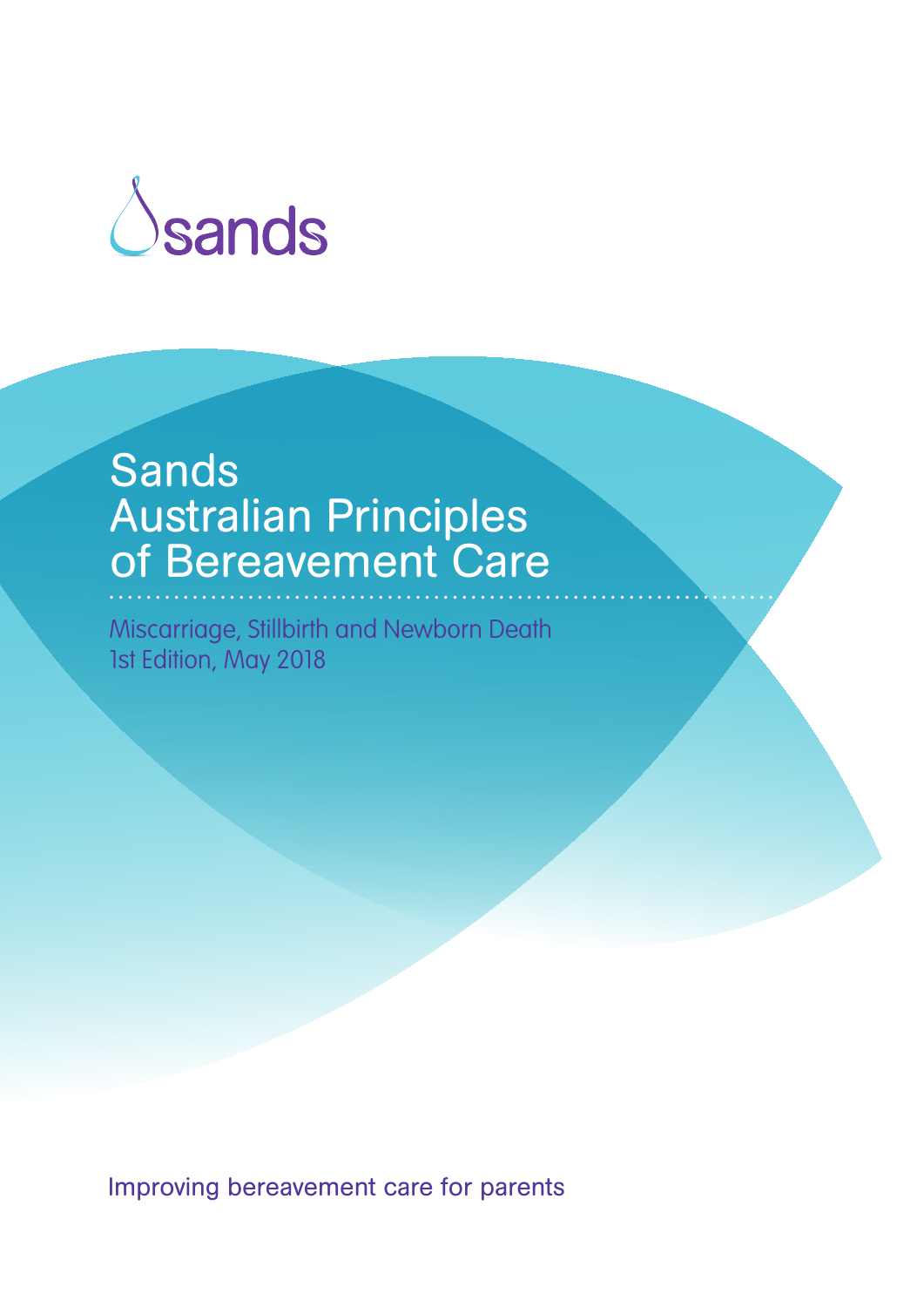

Sands is a not-for-profit organisation supporting bereaved families across Australia whose baby has died through miscarriage, stillbirth or newborn death.

Visit: **www.sands.org.au** for more information about Sands' support services.

Phone: 03 8652 5020 Email: admin@sands.org.au

Level 2, 990 Whitehorse Road Box Hill VIC 3128 Australia

This publication is supported by funding from the Australian Government Department of Health.

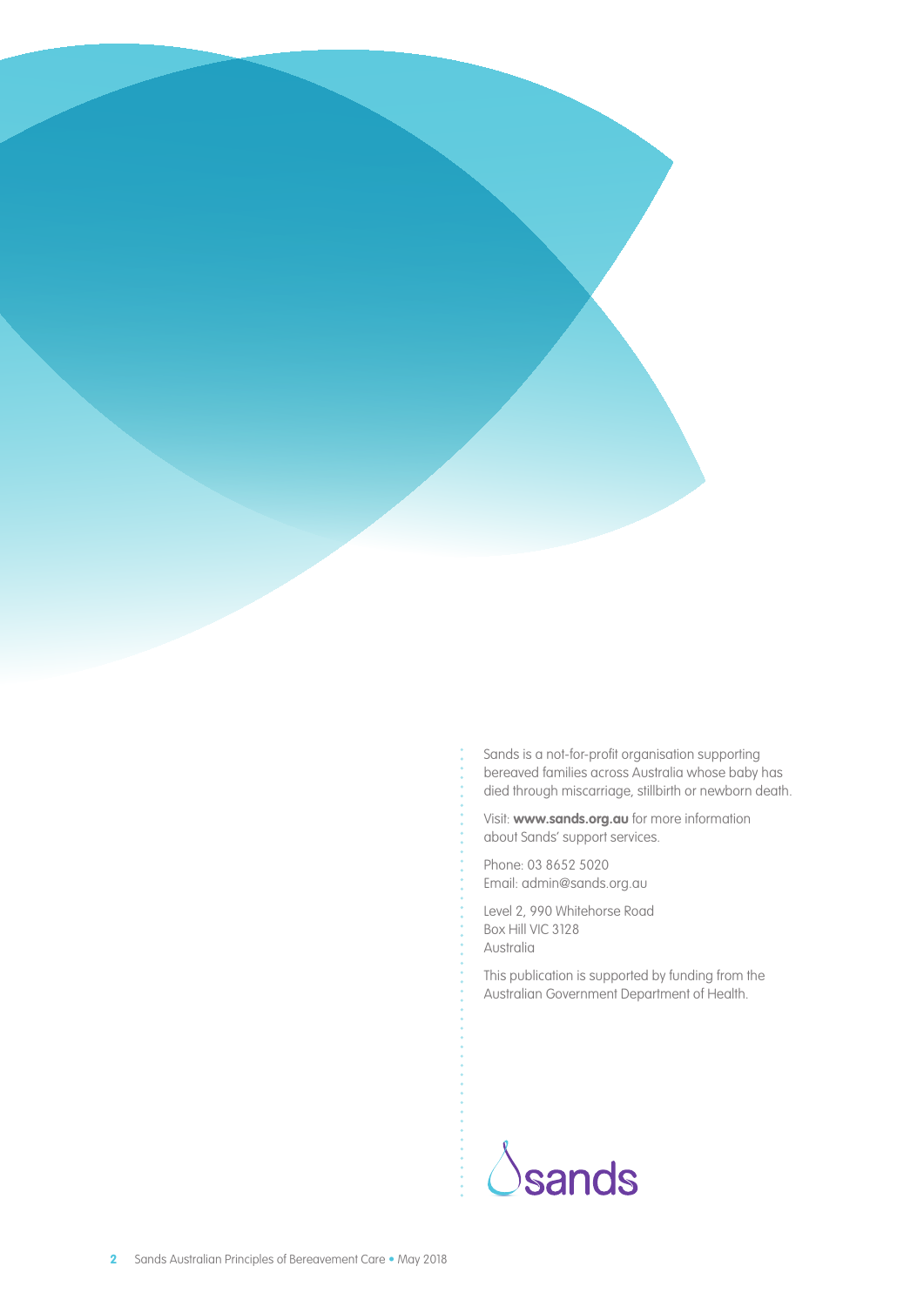## **Contents**

- **Background and Purpose**
- **Working in Partnership**
- **Endorsements**
- **Summary of Sands Australian Principles of Bereavement Care**
- Principle A: Individualised Bereavement Care
- Principle B: Good Communication
- 10 Principle C: Shared Decision Making
- Principle D: Recognition of Parenthood
- 12 Principle E: Acknowledging a Partner's and Family's Grief
- 13 Principle F: Acknowledging Grief is Individual
- Principle G: Awareness of Burials, Cremations and Funerals
- Principle H: Ongoing Emotional and Practical Support
- Principle I: Healthcare Professionals Trained in Bereavement Care
- Principle J: Healthcare Professionals with Access to Self Care
- **References**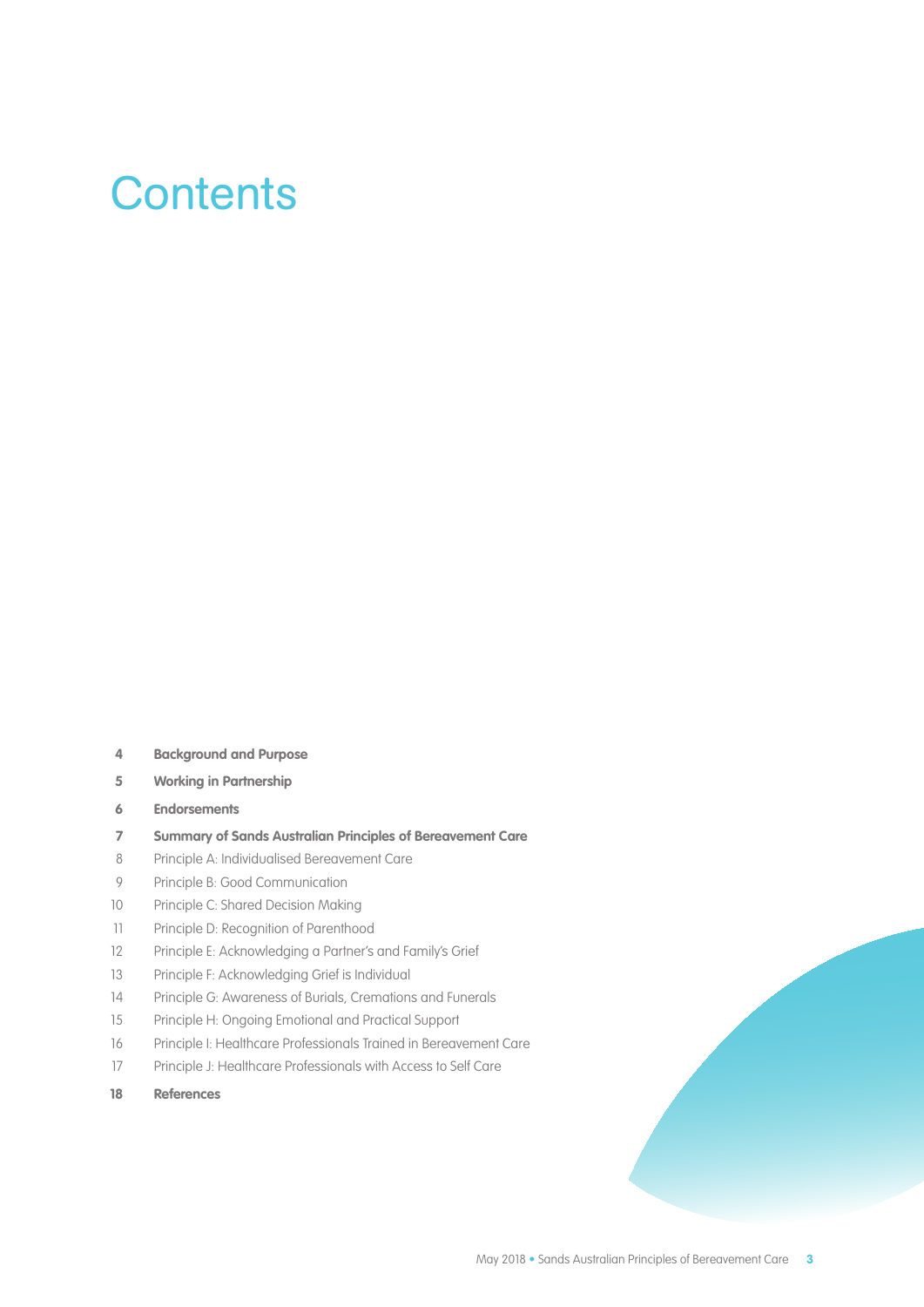## Background and Purpose

Each year in Australia, there are approximately 106,000 miscarriages, stillbirths and newborn deaths. This includes 103,000 miscarriages (<20 weeks' gestation), 1700 stillbirths and 700 newborn deaths (abs.gov.au, 2017, Herbert, Lucke & Dobson, 2009). This number is catastrophic, meaning that miscarriage, stillbirth or newborn death will occur to 1 in 3 Australian women in their lifetime.

The Sands Australian Principles of Bereavement Care have been developed to identify key actions and behaviours that can ensure that all bereaved families receive high quality care and support following the death of a baby.

The psychosocial and emotional impact on mothers, families and society in general is substantial, yet the care received by parents in Australia is highly variable. Review of our survey results show bereaved parents' needs are frequently unmet. Parents face many critical decisions following the death of a baby and more support and guidance is needed so that healthcare professionals have the information they need to deliver high quality care to all bereaved families (Sands Bereaved Parents Survey, 2016).

Research carried out by the Stillbirth Foundation (2015) tells us that grieving parents want maternal staff to demonstrate sensitivity and empathy, validate their emotions, provide clear information, and be aware that the timing of information given may be distressing. Parents also want support and guidance when making decisions about seeing and holding their baby. Sensitivity, respect, collaboration, and access to information is essential throughout the experience of miscarriage, stillbirth or newborn death (Sands Bereaved Parents Survey, 2016).

Research shows that while there have been many improvements over the last three decades, there are still many parents and families who do not receive quality care and support following the death of their baby. Sands' data collected identified a number of key issues in the bereavement care experienced by many parents who went through early pregnancy loss, medically advised termination, stillbirth or newborn death.

## **Key findings**

- 60% of bereaved parents surveyed felt cared for and supported by hospital staff. To some extent this depended on whether their experience was recent (generally more positive but not always) or more than 15 years ago when the culture of bereavement care for baby loss was lacking.
- 51% of parents felt ill-informed about the grief they were going to experience, 29% felt informed and 13% were unsure.
- Just over half of respondents (54%) were provided with supportive information or literature to take home.
- There is inconsistency in the services delivered and knowledge of appropriate bereavement care.
- There is a lack of continuing support for bereaved parents after they leave hospital.
- Many parents are not being referred to external peer-to-peer support services (Sands or similar).
- Health professionals lack adequate training in bereavement care.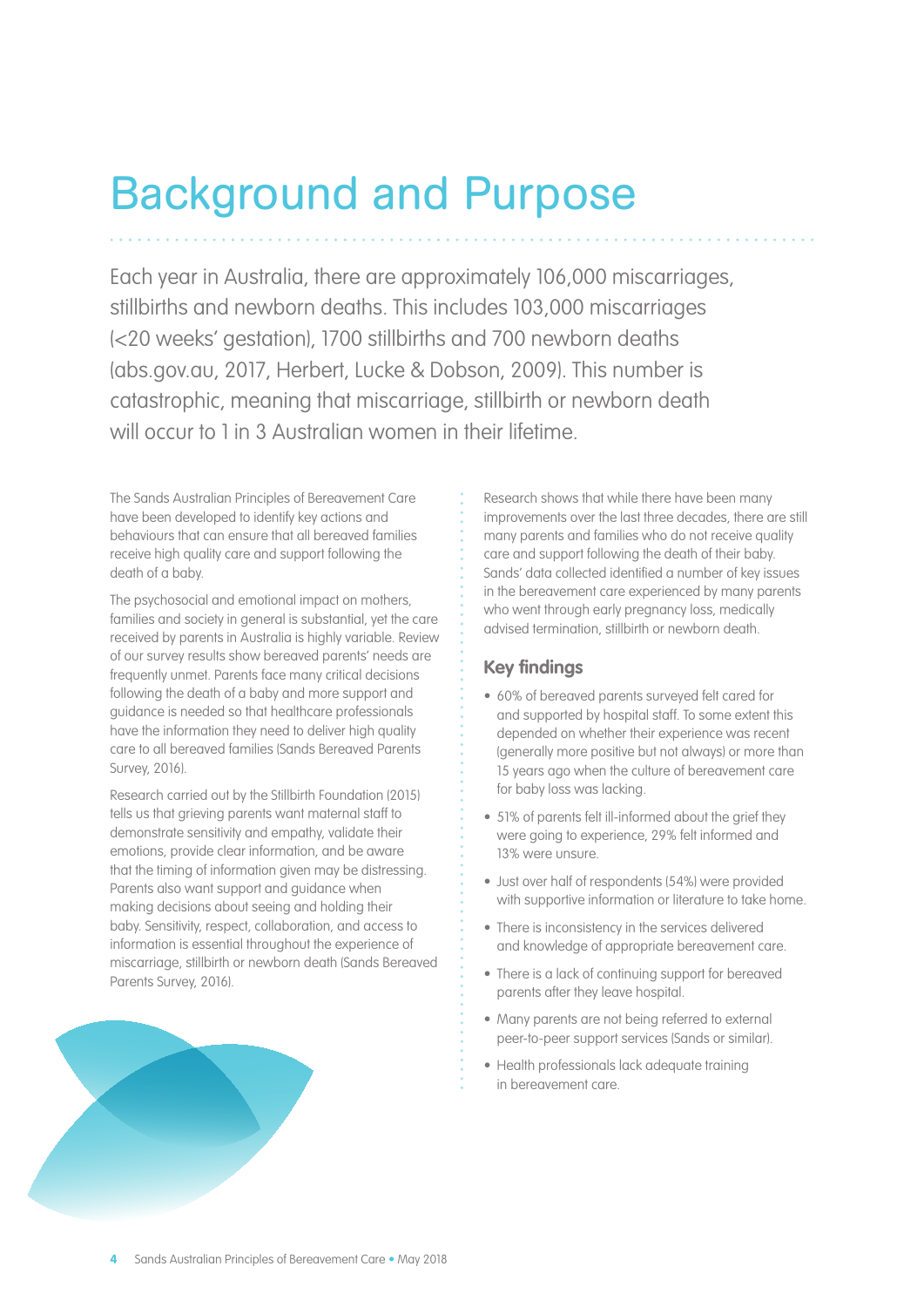

# Working in Partnership

Sands has worked in partnership with The Centre of Research Excellence in Stillbirth (The Stillbirth CRE) to develop these Principles. Whilst Sands has an array of knowledge and experience in the field of bereavement support and has a very strong understanding of parents' needs, the high-quality research provided by the Stillbirth CRE is a vital contribution and ensures that the Principles are underpinned by a strong evidence base.

## **About Sands**

In 1979 Sands was founded as a place for parents who have experienced the death of a baby to meet up and discuss their shared grief. Whilst the organisation has expanded and grown since that time, it is still this yearning for belonging that underpins everything we do. Sands is the leading provider of bereavement support services in Australia, providing direct emotional support to over 5,000 bereaved families each year. Our model of peer-to-peer support places Sands in a strong and unique position to provide hope and understanding to bereaved parents and their families across Australia.

Sands' support services include a national support line, men's support line, email support service and live chat, the first online live support one-on-one chat for bereaved parents. Face-to-face support groups are also delivered across many states. Sands distributes key information via digital and print brochures, available through health services, Sands offices and our website. Sands trained volunteers and staff deliver thousands of hours of training for health professionals both online and face-toface to help develop their bereavement care skills.

### **About the Stillbirth CRE**

The Stillbirth CRE was established to reduce the rate of stillbirth and improve care for parents and families whose baby is stillborn. The Stillbirth CRE is an Australiawide initiative, hosted at the Mater Research Institute, within The University of Queensland Faculty of Medicine and is funded by the National Health and Medical Research Council of Australia.

The Stillbirth CRE recognises that stillbirth has enormous economic and psychosocial impacts; that there has been virtually no reduction in rates of stillbirth for over 20 years; that large equity gaps exist; and that families whose child is stillborn often receive suboptimal care (Stillbirth CRE, 2017). The Stillbirth CRE works in close partnership with the Perinatal Society of Australia and New Zealand, a multidisciplinary society dedicated to improving the health and long term outcomes for mothers and their babies. The Stillbirth and Neonatal Death sub-committee of PSANZ (PSANZ SANDA) played a major role in the development of the Stillbirth CRE and the Stillbirth CRE is now the Coordinating Centre for PSANZ SANDA.

The Stillbirth CRE program is based on The Lancet's 2016 Ending Preventable Stillbirths Series Call to Action and the specific priorities identified for Australia (Flenady et al., 2016). As the same interventions that may reduce stillbirth can also reduce adverse maternal and newborn outcomes, by implementing these interventions, the Stillbirth CRE aims to reduce a range of adverse pregnancy outcomes, with stillbirth its core focus. The Stillbirth CRE is a collaboration of parents, parent advocates, clinicians, researchers, professional colleges and policy makers, to generate new knowledge that translates into practice change and improved outcomes.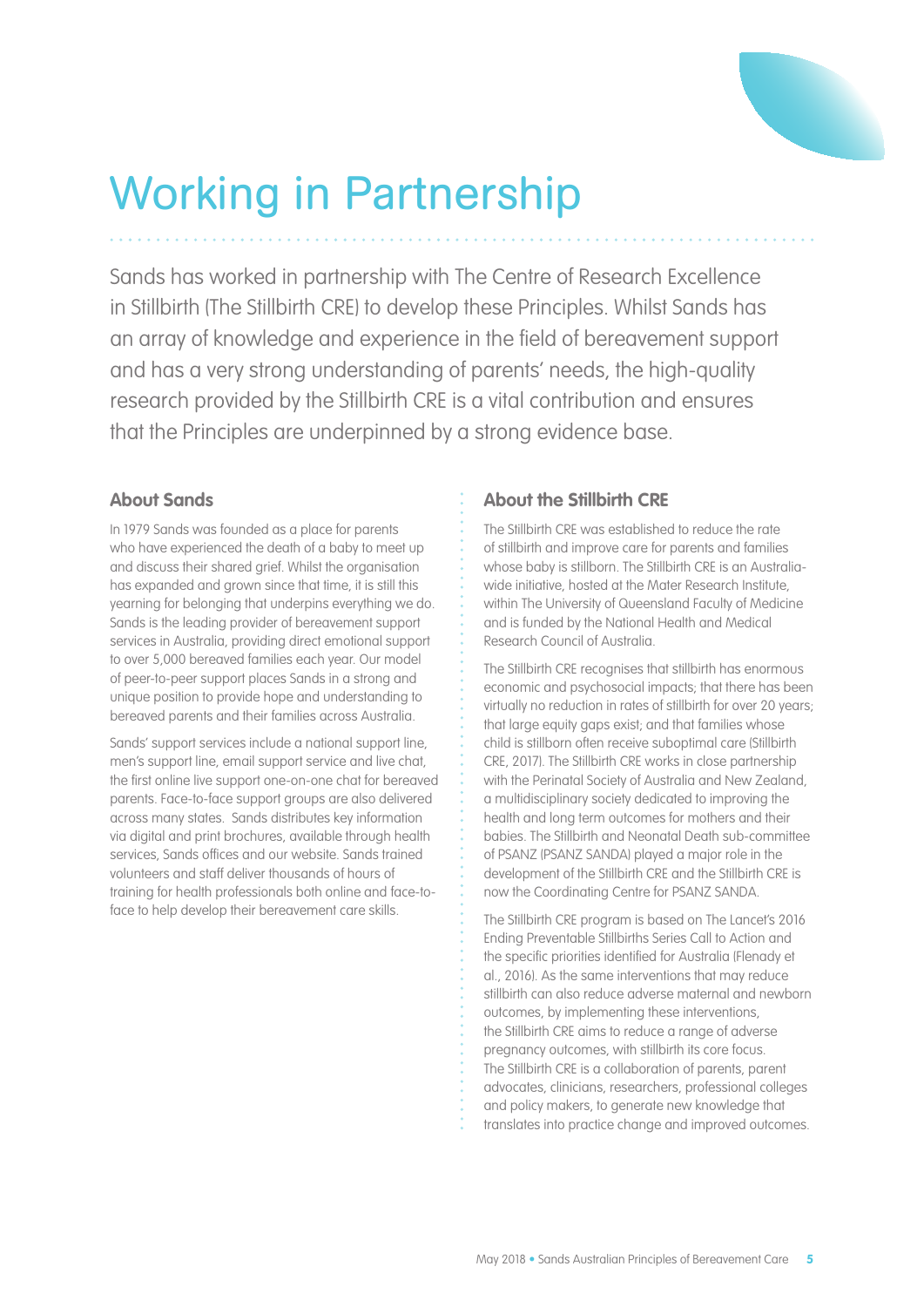

# Continuing the Partnership

Sands and The Stillbirth CRE will continue to work together to develop best practice bereavement care and research in the area of pregnancy loss. Sands has recently contributed to the update and expansion of the current PSANZ Bereavement Care Guidelines.

## **Endorsements**

Sands would like to thank the following organisations for their endorsement of the Principles.

**TBC**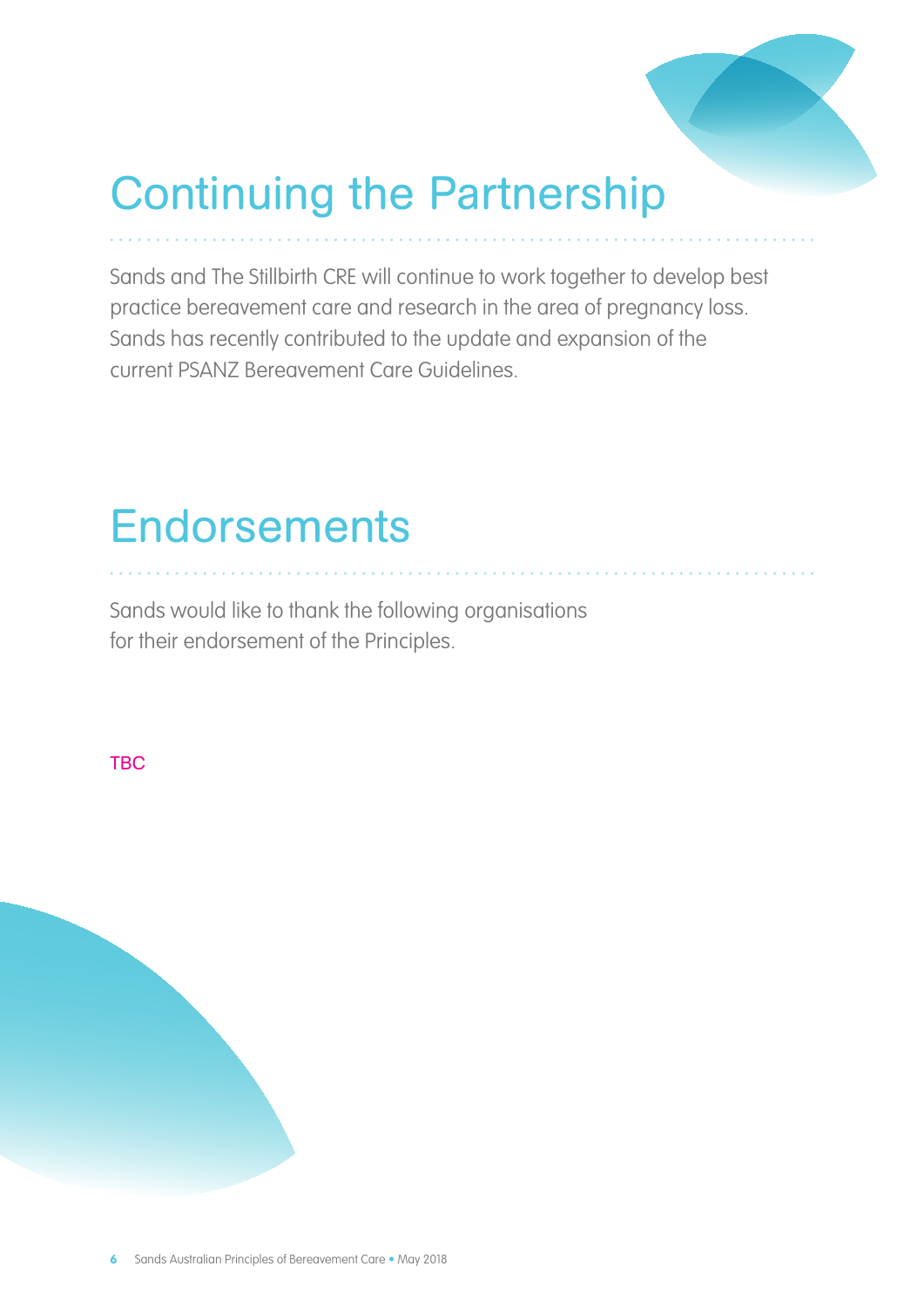# Principles of Bereavement Care

### **Principle A:** Individualised Bereavement Care

Bereavement care should be individualised to recognise bereaved parents' personal, cultural or religious needs. To deliver tailored bereavement care, time needs to be spent with bereaved parents to gain an understanding of their wishes.

### **Principle B:** Good Communication

Communication with bereaved parents should be clear and honest. Consideration should be given to specific language to ensure it is empathic and sensitive. The term 'your baby (or babies)' should be used in all conversations (terms such as fetus, embryo, spontaneous abortion should be avoided). Trained interpreters and signers should be available for parents who need them.

### **Principle C:** Shared Decision Making

Parents should be provided with full information into any important decisions to be made regarding themselves or their baby (babies). Parents should be given adequate time and information to consider all options available to them.

### **Principle D:** Recognition of Parenthood

Recognition of parenthood and the role of memory making is vitally important and is thought to assist with the actualisation of grief and the slow transition of the parents' relationship with their baby from one of presence to one of memory. One of the greatest regrets that bereaved parents report to Sands is the lack of memories of their baby.

### **Principle E:** Acknowledging a Partner's and Family's Grief

Recognition that a partner's and family's grief can be as profound as that of the mother and that their need for support should be considered and met. It should be clearly communicated to both the mother and her partner that support services are available to them individually and that it is helpful to talk to someone if they require support.

## **Principle F:** Acknowledging Grief is Individual

Recognition of the grief journey and that all bereaved parents will handle and react differently to grief. The intensity and duration of grief for each bereaved parent will be different. Recognition that it is common that even within the same family each parent may react and handle grief differently. Health professionals should make parents aware that different grief responses are normal and that there is no perfect way to grieve.

## **Principle G:** Awareness of Burials, Cremations and Funerals

All babies, no matter the gestation, should be treated with respect at all times. Options for burial, cremation, taking baby home, home funerals and conventional funerals should be discussed before baby is born, if possible, to give as much time to organise, consider and for all options to remain open. Health professionals should be aware of burial, cremation and funeral options available in their local area.

## **Principle H:** Ongoing Emotional and Practical Support

Bereaved parents should be provided with information and referrals to both professional support and peer-to-peer support services such as Sands. The concept of seeking support (professional or peer) should be normalised for the bereaved parents and encouraged. Bereaved parents who have accessed peer support services such as Sands have reported that they feel their grief was heard, understood, and validated and have greater prospects of hope for the future.

## **Principle I:** Health Professionals Trained in Bereavement Care

All health professionals who interact with bereaved parents should be aware of the Sands Australian Principles and should aim to attend professional development opportunities on bereavement care to ensure that the goal of consistent bereavement care across Australia is achieved.

## **Principle J:** Health professionals with Access to Self Care

It is ok to not be ok after the death of a baby. All staff who care for bereaved parents before, during and after the death of a baby will be affected emotionally. Health professionals are in the 'helping' profession and when they cannot help this can bring up difficult emotions. Staff should have good access to information about effective self care.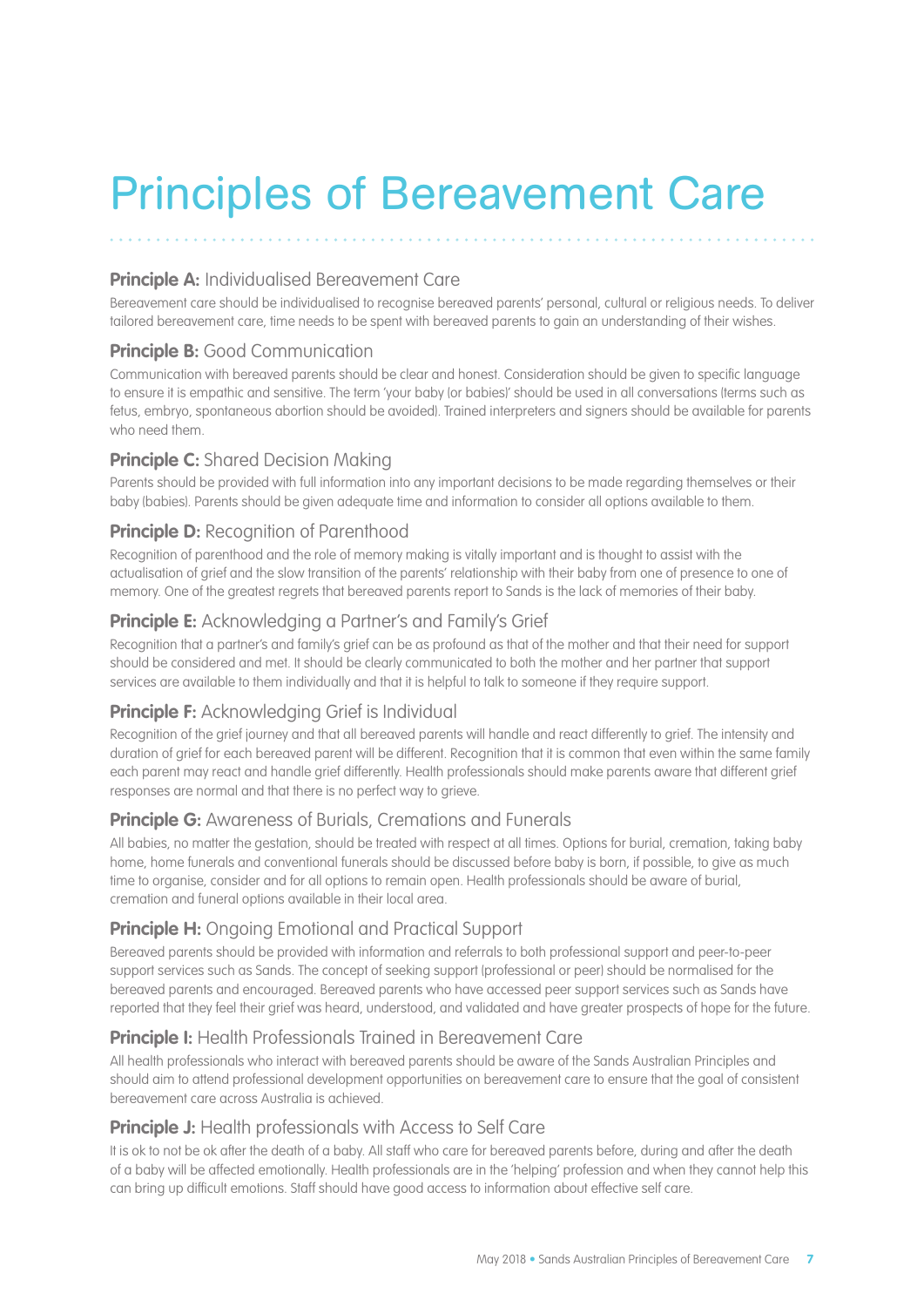## Individualised Bereavement Care **Principle A:**

Bereavement care should be individualised to recognise bereaved parents' personal, cultural or religious needs. To deliver tailored bereavement care, time needs to be spent with bereaved parents to gain an understanding of their wishes.

#### **Rationale**

Many bereaved parents have reported to Sands that they did not receive individualised care that gave them the time and ability to make informed decisions about their baby's care (Sands 2016). Parents have expressed regret that they only found out about care options available to them once they'd already left the hospital – when opportunities for memory making, for example, had already passed.

Research has shown that when bereaved parents are able to have honest and open communication with informed, educated health professionals early on they have greater opportunities to participate in personal, cultural or religious traditions or rituals that are meaningful to them (Lang et al., 2015), which can make a large impact on their lifetime memory of their child. Health professionals should be aware that these practices can vary greatly between individuals, even from similar cultural or religious backgrounds.

Managers and staff should recognise that adequate time needs to be spent with each family to recognise and support them through their choices. Each baby who has died is unique and each family will be affected by that death in a different way. Staff should therefore be responsive to the needs of families and understand that those needs may differ within the family unit itself and that they may change over time.

## **When health professionals practice individualised bereavement care:**

- They explain to parents how the relationship with their baby will change from one of presence to one of memory and support that conversation with the following questions:
	- What would you like to happen?
	- How would you like to be involved?
	- What is your greatest fear in doing that?
	- How can I support you in that fear?
	- Does your partner share the same view, or do they differ? How can we best support your partner?
- They initiate early conversations about memory making and normalise memory making practices. For example, instead of saying "Would you like to give your baby a bath?" they may say "Many families have found that they benefited from the memory of giving their baby a bath, would that be something you might like to consider?"
- They ensure that parents are consulted more than once about key time-sensitive issues such as memory making. They explain that grief can sometimes cloud our thinking and that it's ok to feel confused or to change your mind.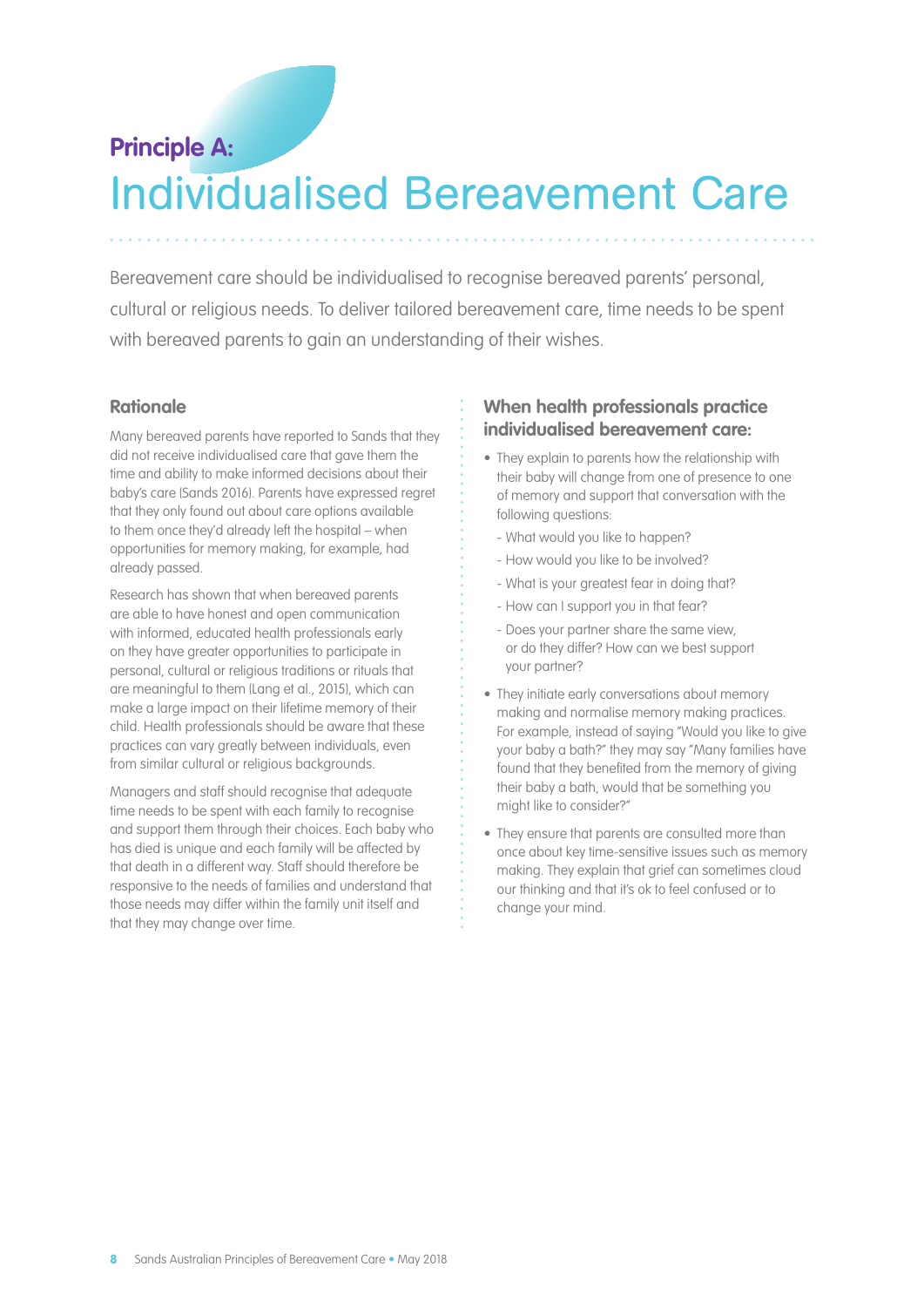## **Principle B:**  Good Communication

Communication with bereaved parents should be clear and honest. Consideration should be given to specific language to ensure it is empathic and sensitive. The term 'your baby (or babies)' should be used in all conversations (terms such as fetus, embryo, spontaneous abortion should be avoided). Trained interpreters and signers should be available for parents who need them.

### **Rationale**

The death of a baby is a tragic experience that is unique for every bereaved parent. No one can be prepared for the devastating grief that follows. A family's dreams for the future with their child are lost and their heartbreak is immeasurable. The death of a baby or child is known to evoke one of the strongest grief responses in one's life.

Grief is incredibly complex, individual, and has real effects in terms of losses of normal cognitive functioning in some circumstances (Hall et al., 2014). It is therefore important that all interactions with bereaved parents have in mind the need for clear and consistent communication. Good communication increases the likelihood that parents feel informed, heard and respected and that their wishes for memory making and other aspects of care for their baby are delivered in the individual way they require.

Bereaved parents have reported to Sands, even many decades after the death of their baby, that good communication is vitally important and can have a significant impact on the choices they make. Bereaved parents have reported that they can still hear certain 'phrases' in their head many years later and that this can affect a positive memory of their baby. An example of this is a bereaved parent recalling the moment that their baby was referred to as a 'fetus that is incompatible with life'.

Health professionals should understand the long lasting impact their words and actions may have on bereaved parents and communicate with them in a sensitive and responsive way.

## **When health professionals communicate well with bereaved parents they:**

- Avoid clinical terms such as fetus, embryo, and spontaneous abortion.
- Ensure that language or disability is not a barrier to memory making and other important decisions by ensuring trained interpreters or signers are available for key discussions.
- Ask parents for permission to call their baby by name, if the baby has been named, and ensure all staff continue to refer to the baby in this respectful way.
- Use intuitive questioning to really understand their position.
- Actively listen to parents to ensure their needs are being appropriately met (they don't just tick off a check box).
- Pay particular attention to the environment in which they deliver bad news or have difficult conversations, choosing private areas over hallways or common spaces, for example.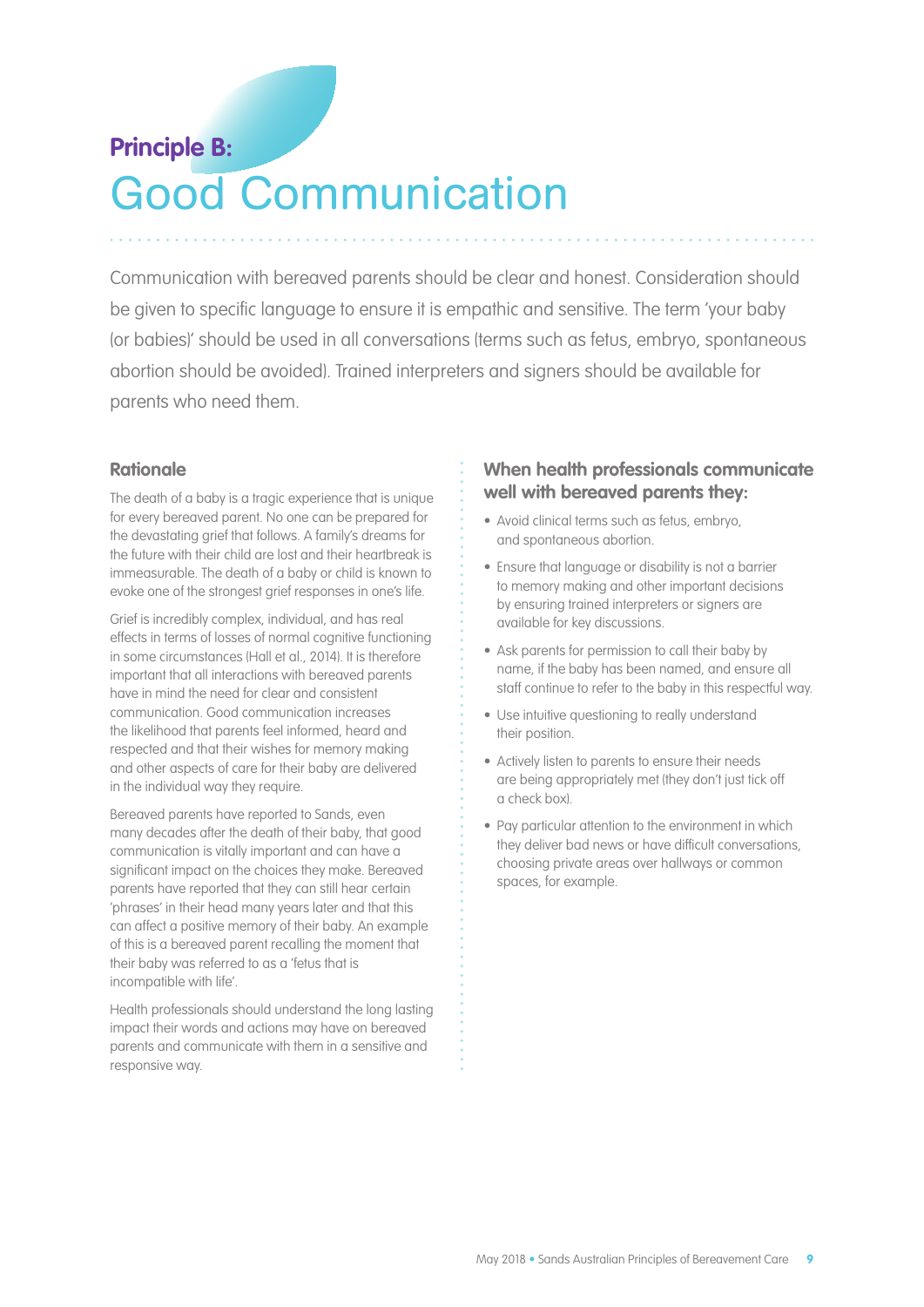## Shared Decision Making **Principle C:**

Parents should be provided with full information into any important decisions to be made regarding themselves or their baby (babies). Parents should be given adequate time and information to consider all options available to them.

#### **Rationale**

Evidence suggests that shared decision making provides numerous benefits for parents, health professionals, health services and the healthcare system (Oshima Lee & Emanuel, 2013). Parent led decision making is found to reduce healthcare costs as well as importantly providing increased knowledge to parents, resulting in less anxiety about care processes and greater alignment of care practices with parents' values (Oshima Lee & Emanuel, 2013).

Bereaved parents have reported to Sands that when decisions about their baby's care have been taken out of their hands they feel like their parenthood is not being acknowledged (Sands, 2016). Conversely, when parents are encouraged to be a part of those shared decisions it provides an important opportunity for them to parent their baby (Sands, 2016). Given the chance, most parents report that they want to be involved in as many decisions about the care of their baby as possible.

It should be noted, however, that grief may mean it is difficult for parents to lead the decision making process and that health professionals may need to support parents when they feel confused or under pressure.

### **Health professionals can involve parents in decision making by:**

- Using decision-aids such as Sands' range of information booklets to inform and empower parents to make informed decisions.
- Offering choices around what could happen next. For example, will baby leave hospital to go to the funeral home or will baby stay at the parents' home until the funeral?
- Providing opportunities for them to parent their baby. For example, by taking their baby outside into the natural light or for a walk in a pram.
- Suggesting they name their baby.
- Involving parents in decisions around memory making and the taking of photographs.
- Involving parents in decisions around autopsy consent.
- With the parents' consent, including others, such as family members or spiritual leaders, who may help them in their decision making.

When parents are encouraged to be a part of those shared decisions it provides an important opportunity for them to parent their baby.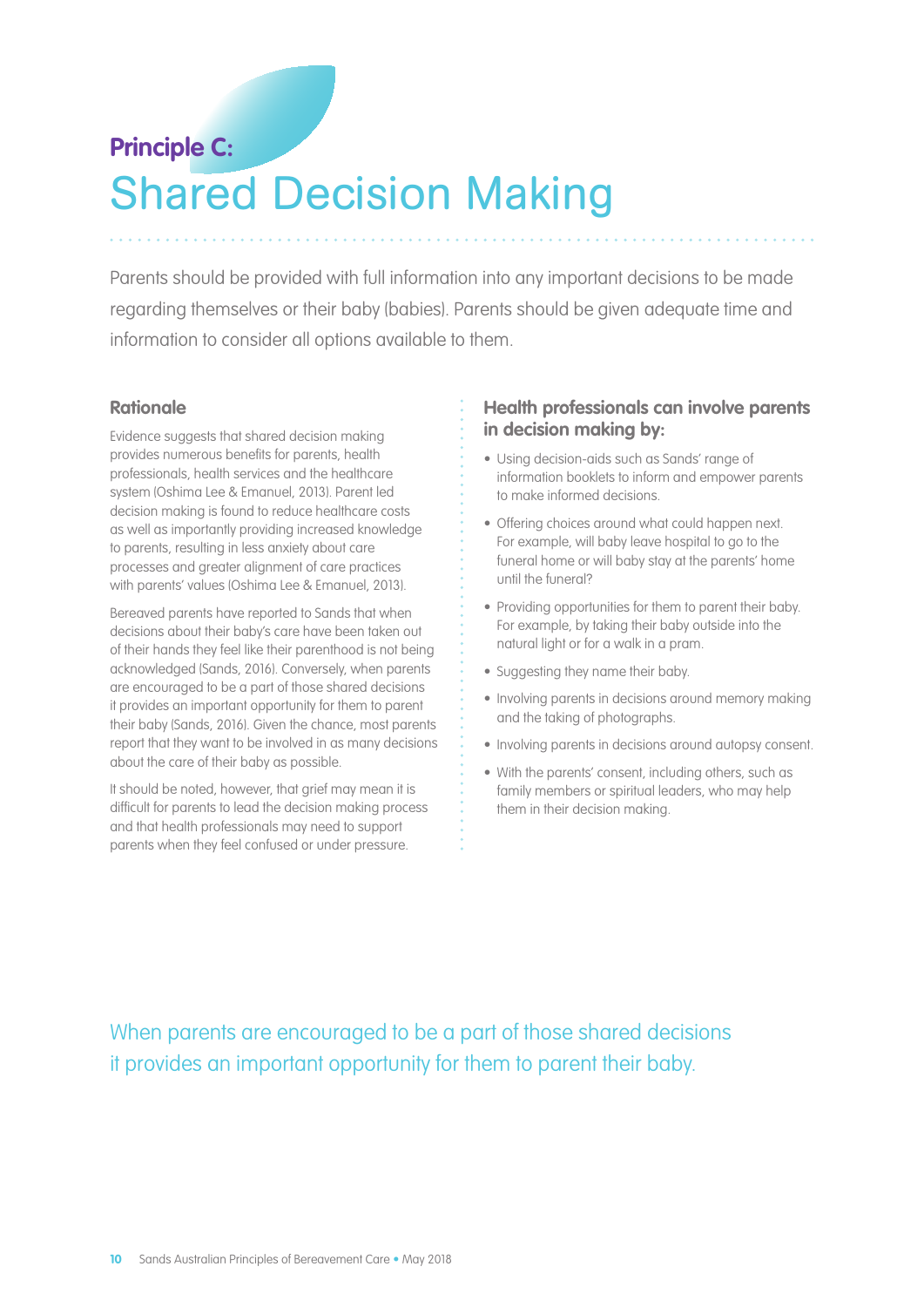## **Principle D:**  Recognition of Parenthood

Recognition of parenthood and the role of memory making is vitally important and is thought to assist with the actualisation of grief and the slow transition of the parents' relationship with their baby from one of presence to one of memory (McCreight, 2008). One of the greatest regrets that bereaved parents report to Sands is the lack of memories of their baby.

## **Rationale**

Memory making, as well as language, is thought to assist with the recognition of parenthood for bereaved parents. Within the many stories bereaved parents share with Sands each year is the recurring theme of regret – regret at not spending enough time with or making enough memories of their baby.

Information about memory making and care packages should therefore be given to bereaved parents early enough for them to take up those opportunities. All individual wishes, needs and cultures/religions should be respected but health professionals should also make provisions for future change of mind.

Not all bereaved parents may wish to see their baby (babies) and sometimes bereaved parents even within the same family have differing wishes. In all cases where parents express a desire not to see their baby (babies), medical staff should have a careful discussion with parents and assist with making memories on behalf of the parents.

If parents wish to have photos of their baby, encourage photos of baby wrapped, unwrapped, clothed and unclothed, hands, feet and face at a minimum. Some hospitals provide the option for photos to be stored on medical files should parents wish to view these at a later date, however not all hospitals have this facility. It is important that health professionals are aware of what is possible at their health facility.

Memory making opportunities should include photographs of the baby (including wrapped and unwrapped), videos, hand/footprints or casts, locks of hair, hospital keepsakes/name bands, delivery of a Sands Bereavement Care Package and extended time with baby through the use of a cuddle cot or the option to take baby home, if appropriate.

## **Parenthood is recognised when:**

- Parents are encouraged to unwrap their baby and see all of their features, not just their face and hands. Many bereaved parents report they didn't see their baby's belly button, for example, or baby unwrapped (Sands, 2016).
- Photos and videos are taken of the baby. Take high-quality hand and foot prints and suggest parents keep a lock of baby's hair.
- Health professionals consider options that would enable bereaved parents to spend extended time with their baby, such as the opportunity to take them home for a period of time, if appropriate. This experience should be normalised for parents.
- Each parent is given ample time alone with their baby.
- Parents are given photos that "tell the story" such as photos from throughout the labour, not just after baby is born.
- Health professionals handle the baby in the same manner in which they would handle a live baby.
- Parents are encouraged to name their baby if they wish and health professionals refer to the baby by that name.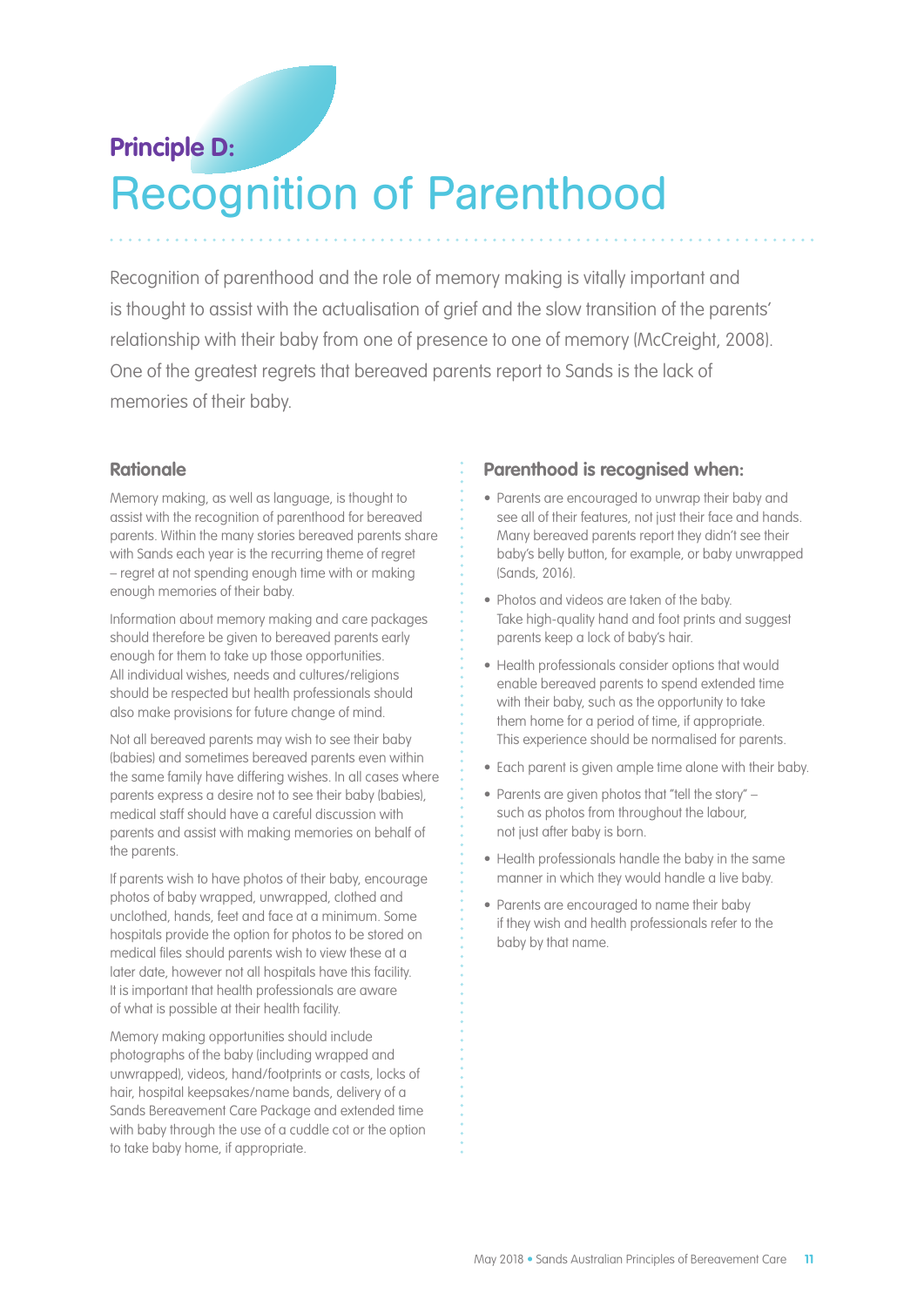## **Principle E:**

## Acknowledging a Partner's and Family's Grief

Recognition that a partner's and family's grief can be as profound as that of the mother and that their need for support should be recognised and met. It should be clearly communicated to both the mother, her partner and family that support services are available for them individually and that it is helpful to talk to someone if they require support.

### **Rationale**

We know that grief is individual and that also extends to the experience of bereaved parents (Rosenblatt, 2017). It is very normal for partners and families to experience intense grief in a very different way to that of a mother. Often partners and families are looked upon as a pillar of strength that the mother can rely upon for support, however, partners, families and particularly other children grieve too. As stated by the Royal Children's Hospital Bereavement Service, supporting them is vitally important too (rch.org.au, 2017).

Consideration must be given to the different types of families including mother/father relationships, samesex and intersex relationships and the different types of grief that can be experienced by bereaved parents. All types of relationships should be treated equally and respectfully. Support services should be offered to the partner and family as well as the mother.

Health professionals should steer away from traditional views of 'male' and 'female' grief. We now know that there are many different types of grief that can be experienced.

## **A partner's or family's grief is acknowledged when:**

- Partners are involved in all discussions and decision-making processes.
- Health professionals have some time alone with the partner to talk through any issues they may have and to offer them the use of support services.
- Professionals normalise the fact that partners sometimes feel differently than the mother with regards to grief and decisions that need to be made.
- Health professionals acknowledge and work towards each parent's goals and hopes for the care of their baby.
- Parents are referred to Sands' range of support services.
- Consideration is given to how children or siblings are coping with grief.

All types of relationships should be treated equally and respectfully. Support services should be offered to the partner and family as well as the mother.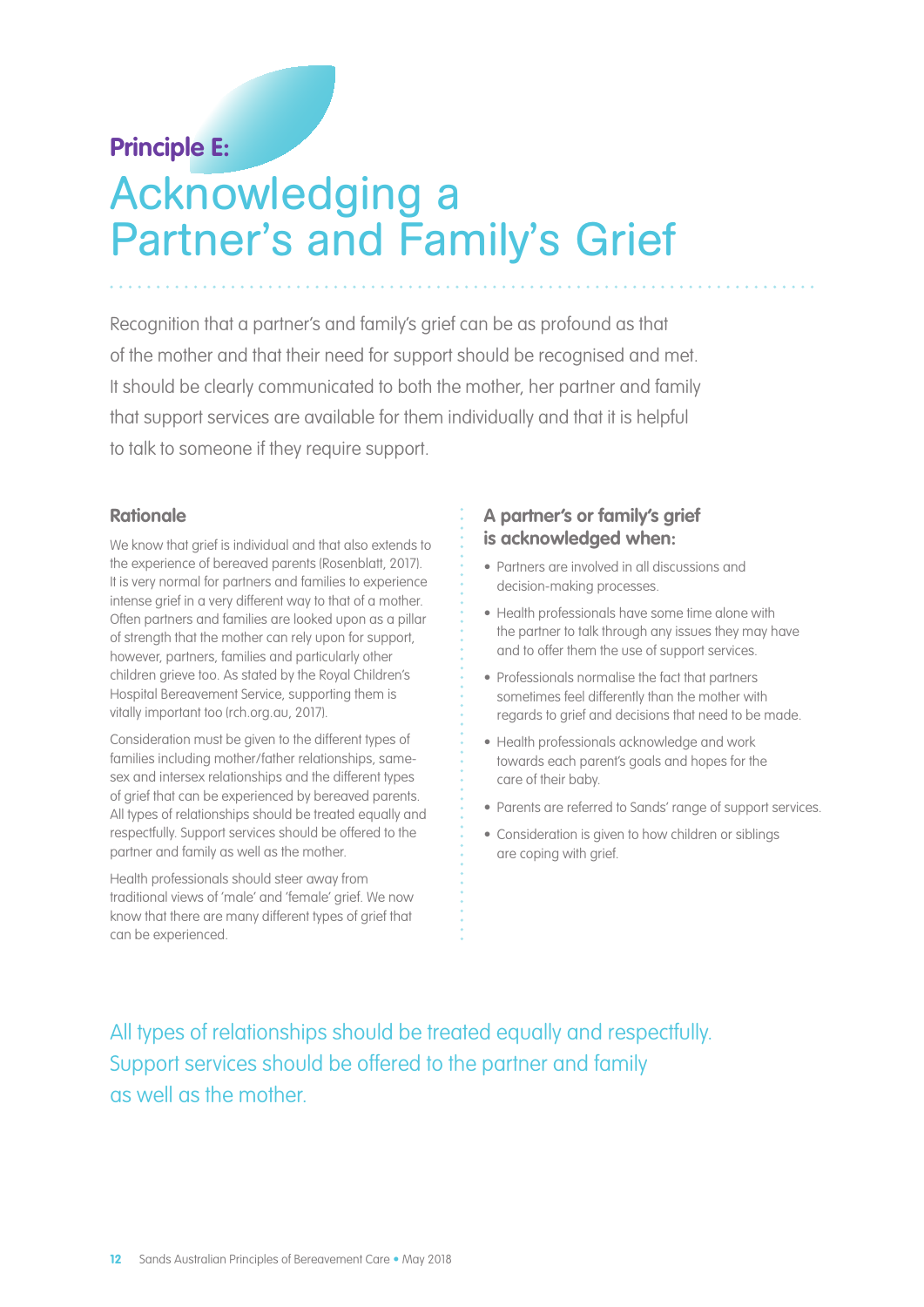## **Principle F:**

# Acknowledging Grief is Individual

Recognition of the grief journey and that all bereaved parents will handle and react differently to grief. The intensity and duration of grief for each bereaved parent will be different. Recognition that is it common that even within the same family each parent may react and handle grief differently. Health professionals should make parents aware that different grief responses are normal and that there is no perfect way to grieve.

### **Rationale**

It is important for health professionals to view each bereaved parent's experience as unique and to understand the significance of their role in supporting parents through one of the most personal and vulnerable times of their lives.

Many bereaved parents report the death of their baby as their first experience of the death of an immediate family member, meaning they are often inexperienced in dealing with grief and grief responses (Sands, 2016). Health professionals therefore have an important role to play in helping bereaved parents understand and adjust to their feelings, thoughts and behaviours.

Research shows that health professionals should aim to inform bereaved parents about the different types of grief and the grief journey early so that bereaved parents can normalise any differences in feelings that may occur (McGrath, 2003). They should also consider the experiences of siblings/children or other immediate family members in these discussions.

Health professionals should consider describing grief responses in the following way:

### Intuitive Grief\*

- Strong, affective reactions, waves of powerful emotions.
- Expressions that mirror feelings, more like an open book (Watson & Stella, 2009).

### Instrumental Grief\*

- More thinking than feeling (inward, quiet processes, less outward expression of emotions).
- Being physical, expressing grief through doing something. A practical example is 'I cannot fix my son, but I can fix this broken chair' (Watson & Stella, 2009).

This normalisation of different ways to grieve can assist parents in early decision making as well as help them understand each other's points of view if their responses differ.

## **When health professionals acknowledge that each family member's grief is individual:**

- They educate and inform the parents and wider family, where appropriate, about the different types of grief commonly experienced.
- They spend time to get an in-depth understanding of what each bereaved parent requires.
- They acknowledge that this baby's death and the family's responses to it are unique.
- They consider using one of Sands' decision aid tools/brochures to help ensure that individual needs are met.
- They pay attention to how cultural and religious differences may impact on a family's experience and processing of grief.
- They acknowledge the involvement of the wider family in the grief journey, if that is what the bereaved parents feel comfortable with.

\*please note these are not the only two types of grief response.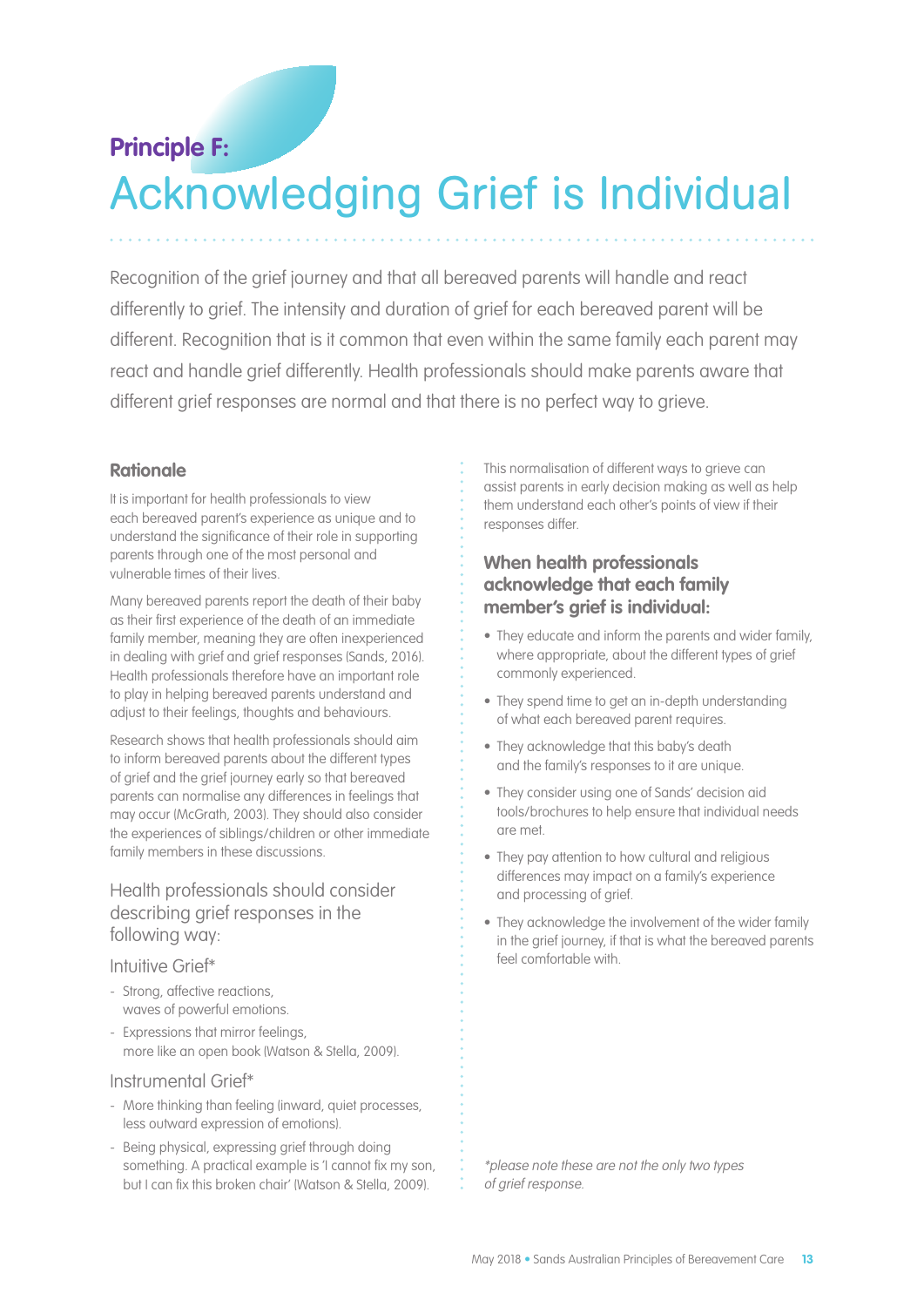## **Principle G:**

## Awareness of Burials, Cremations and Funerals

All babies, no matter the gestation, should be treated with respect at all times. Options for burial, cremation, taking baby home, home funerals and conventional funerals should be discussed before baby is born if possible, to give as much time to organise, consider and for all options to remain open. Health professionals should be aware of burial, cremation and funeral options available in their local area.

#### **Rationale**

Coming home from the hospital without your baby is a devastating experience for most parents. Mothers, in particular, often describe this as the hardest part of their experience. Bereaved parents say that having to separate themselves from their baby and walk away from the hospital is extremely difficult. Many say these physical actions went against a strong motherly instinct to be with their child and protect them.

No matter the gestation of the baby, parents should be given options for burial, cremation or to take their baby home.

Organising a funeral or similar service can be a very frightening and confusing experience for parents. Normalising this experience and providing resources that have been helpful for other families is something health professionals can do to assist bereaved parents during this process, including providing information about what services are available in the local area.

A funeral or memorial service is one of the only things bereaved parents get to do for their baby. Therefore, it is important that discussions are had in a timely manner to allow bereaved parents a full range of options for their baby. Bereaved parents, especially if they are unexpectedly a large distance from home, may need extra time to discuss their options for burial or cremation and make arrangements. Health services should encourage parents to take their time to make these significant decisions and be accommodating of this extra time.

Bereaved parents should also know that there are times, when appropriate, that they can take their baby home for a period of time and this should be normalised. It should also be noted that parents should be made to feel that it is ok if they also decide not to do this.

## **To inform bereaved parents of their options for burials, cremations and funerals health professionals should:**

- Give parents options to take baby home.
- Let the parents know that they have options beyond the traditional.
- Be aware that some babies under 20 weeks can be taken home for burial (check state information).
- Have a very good understanding of services available in their area.
- Prepare bereaved parents for having the first conversation with a funeral director (if using). Funeral directors have a specific set list of questions that they have to ask, often by law (such as parents' occupation, mother's maiden name etc.) which may be difficult for parents to respond to. Funeral directors have reported to Sands that it is helpful from their perspective if the health professional prepares the bereaved parent for this initial phone call.

No matter the gestation of the baby, parents should be given options for burial, cremation or to take their baby home.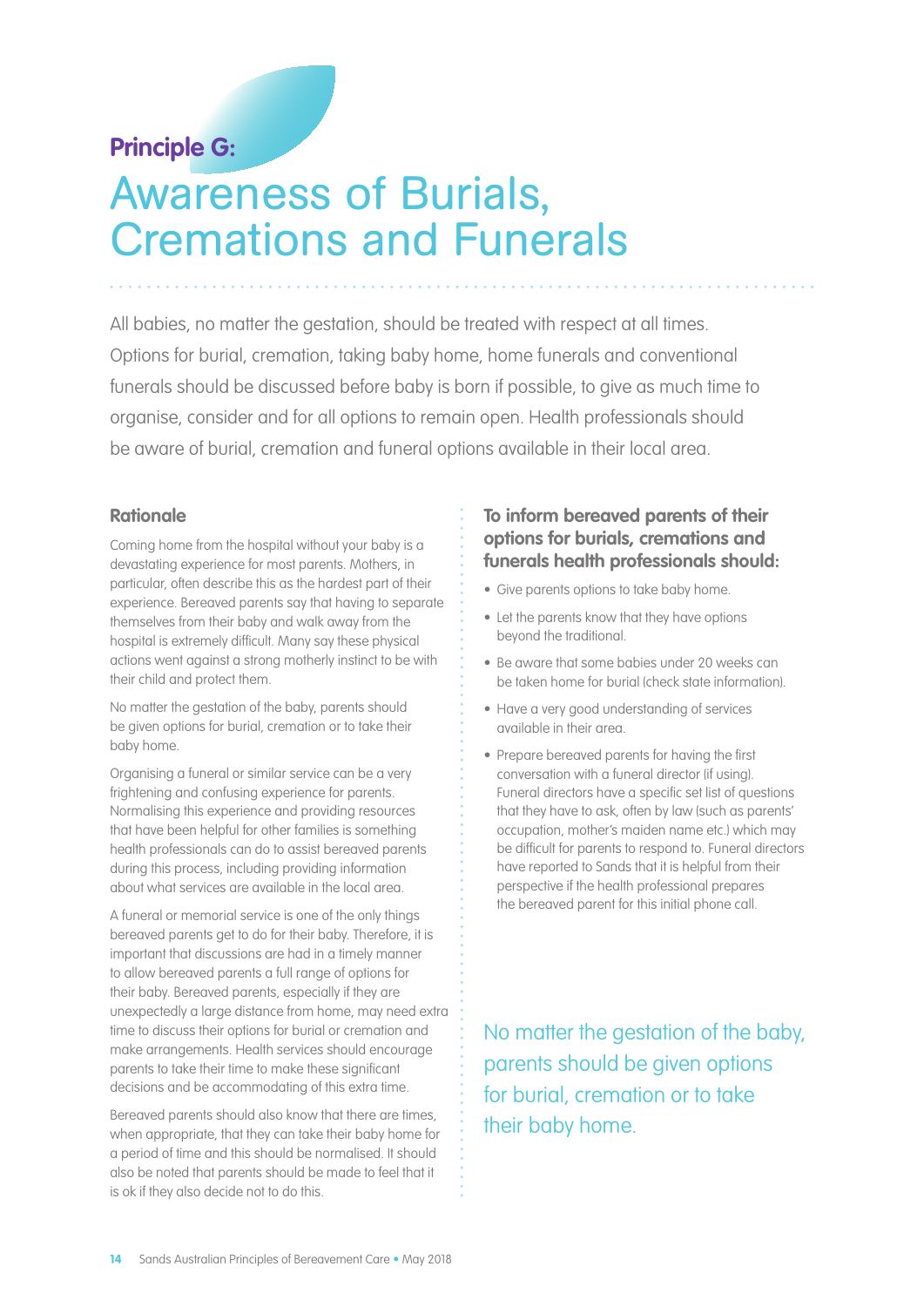## **Principle H:**

# Ongoing Emotional and Practical Support

Bereaved parents should be provided with information and referrals to both professional support and peer-to-peer support services such as Sands. The concept of seeking support (professional or peer) should be normalised for the bereaved parents and encouraged. Bereaved parents who have accessed peer support services such as Sands have reported that they feel their grief was heard, understood, and validated and have greater prospects of hope for the future.

### **Rationale**

Sands research indicates that at least half of all bereaved parents are not given information at the hospital about continuing support services (Sands, 2016). Ongoing support is an essential part of bereavement care and should be made available to all who want it, including during subsequent pregnancies.

All parents should receive information for both professional and peer-to-peer support services, such as Sands, before leaving the hospital. Details of the support services offered should be discussed with parents as well as detailed in handover documents to the bereaved parents' primary care GP or other allied health services.

Peer-to-peer support has been found to be especially beneficial in the normalisation of grief processes and in transitioning from the hospital to the home environment (Legere, Nemec & Swarbrick, 2013). Grief is lifelong and ensuring that evidence based peer-to-peer support is offered ensures that bereaved parents are supported even throughout subsequent pregnancies (if experienced) (Koopmans, Wilson, Cacciatore & Flenady, 2013). Bereaved parents continually report that the support received through Sands' peer-to-peer support model validates their grief and provides a place where they feel safe, heard and understood.

Health professionals should discuss the range of peer-to-peer support services available to parents, such as Sands' national phone support line, online live chat support, online resources, brochures and face-to-face support groups.

At this time, it is also helpful if other family members are directed to information about how best to support the bereaved parents. Sands' support services are also available for friends. Brochures specifically for family, friends and grandparents about how to be an effective support are available for free download at www.sands.org.au.

## **To ensure they provide parents with options for ongoing emotional and practical support health professionals should:**

- Talk through the different options of continuing support (professional and peer support).
- Provide a Sands Bereavement Care Package, if hospital supplies and space permits.
- Provide Sands information brochures.
- Discuss the Sands live chat support service available online.
- Ensure that all bereaved parents receive a follow up call and/or visit from a maternal health or allied health professional in addition to the regular referral to their general practitioner.
- Acknowledge that while continuity of care can be challenging, it can be achieved through effective communication.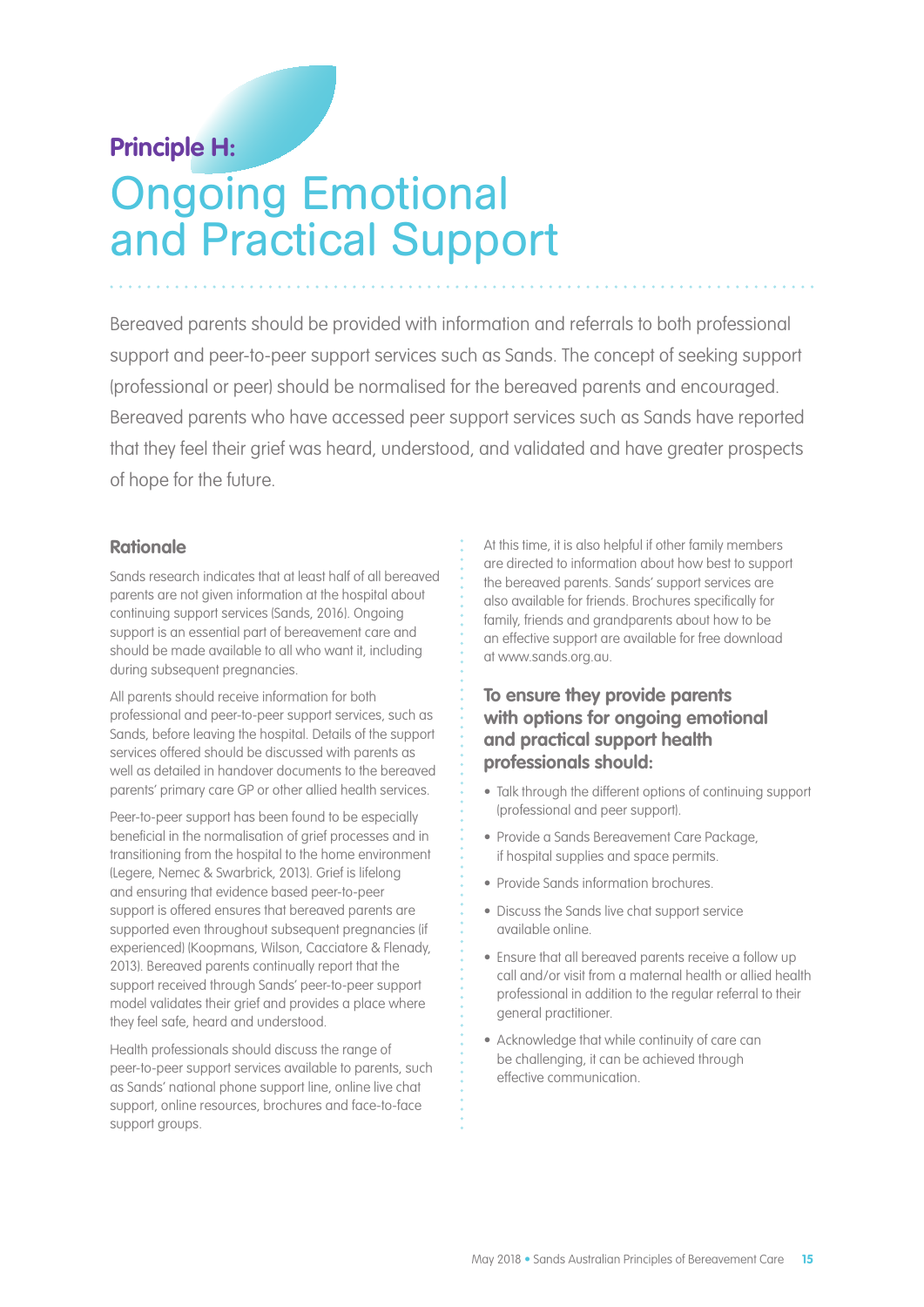## **Principle I:**

## Healthcare Professionals Trained in Bereavement Care

All health professionals who interact with bereaved parents should be aware of the Sands Australian Principles and should aim to attend professional development opportunities on bereavement care to ensure that the goal of consistent bereavement care across Australia is achieved.

### **Rationale**

Bereaved parents Australia-wide have reported widespread differences and disparities of bereavement care services both rurally, regionally and in metro services (Sands Forum, 2017). Sands believes this is mainly due to differences in education across the services, not access to services or resources. Education for health professionals of what exceptional bereavement care can look like is needed so that all Australian parents receive respectful, sensitive and, importantly, consistent bereavement care.

All bereaved parents deserve the very best in bereavement care. In order for this to occur, all health professionals should have bereavement care training (in perinatal loss). It is not acceptable to only have 'bereavement care specialists' to handle all bereavement cases. All maternal health professionals should be 'experts' in bereavement care. This promotes wider education in bereavement care and decreases the chances of burnout of midwives/nurses or doctors. Sands, however, acknowledges the wonderful work that all bereavement care specialists and midwives provide.

It is important for health professionals to remember that bereaved parents will carry the memory of the care they provided throughout their lifetime as it is intertwined with the very short time they have with their baby (babies). Investing in education, such as Sands low-cost online bereavement care training, will ensure all health professionals are equipped with the knowledge and skills they need to confidently and compassionately respond to bereaved parents.

## **Health professionals can prioritise training in bereavement care by:**

- Undertaking Sands' online training modules on bereavement care (CPD points available).
- Engaging in informal discussions about bereavement care on their ward/unit/department. E.g. Discussing 3 ways you can improve bereavement care today.
- Encouraging interdisciplinary discussions in improving bereavement care at their hospital.
- Inviting a Sands representative to their maternity unit for an education session.

All bereaved parents deserve the very best in bereavement care. In order for this to occur, all health professionals should have bereavement care training.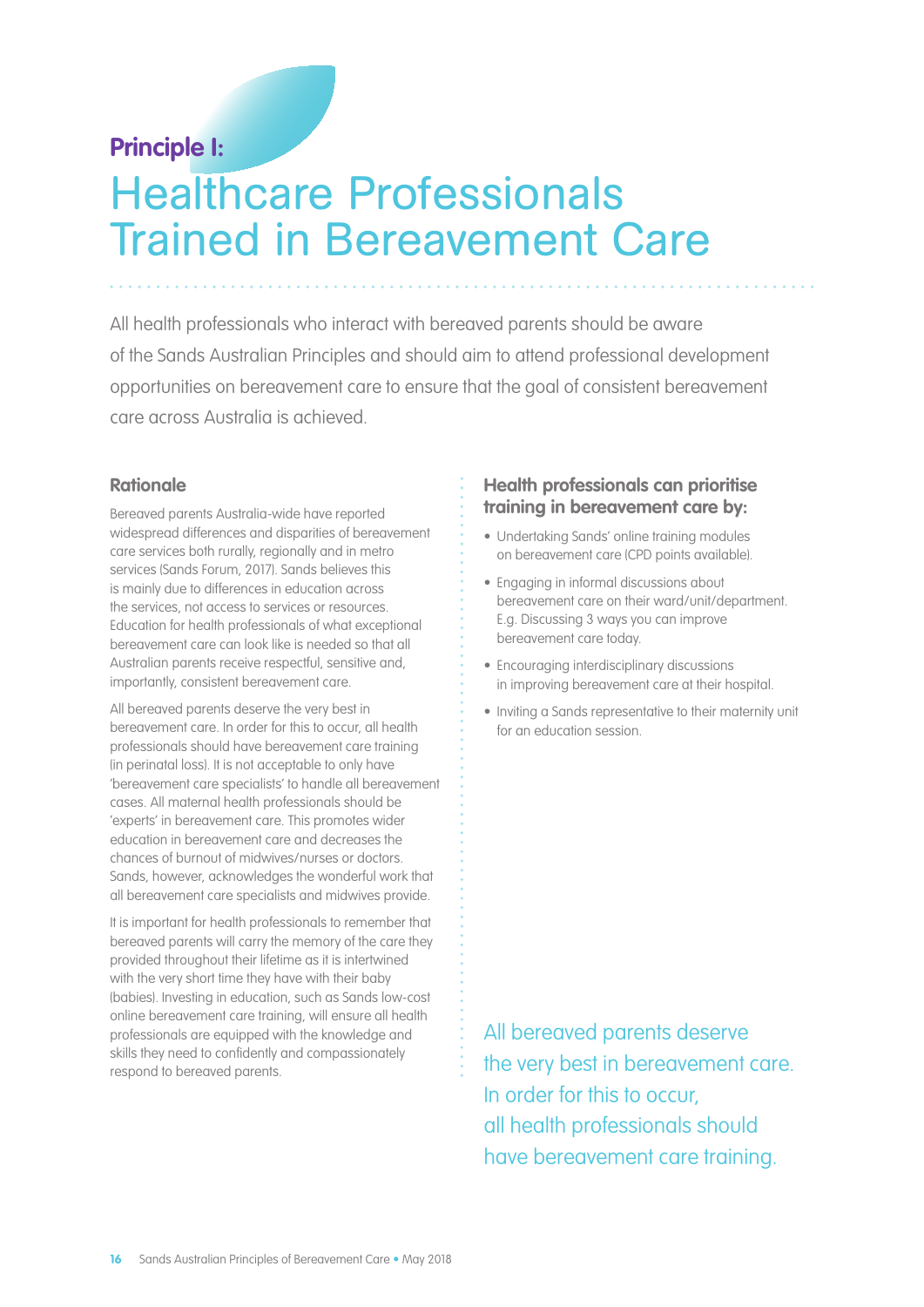## **Principle J:**

## Health Professionals with Access to Self Care

It is ok to not be ok after the death of a baby. All staff who care for bereaved parents before, during and after the death of a baby will be affected emotionally. Health professionals are in the 'helping' profession and when they cannot help this can bring up difficult emotions. Staff should have good access to support and practice self care.

When birth and death are fused together there is a confusion of thoughts and feelings, as well as a totally bewildering sense of unreality' (Kenworthy & Kirkham, 2011). If you are emotionally affected by the death of a baby and need support you are able to call the Sands national support line as well as other support lines.

### **Rationale**

Many health professionals suffer from vicarious traumatisation, due to exposure to workplace stressors (Saakvitne et al., 2000). Vicarious traumatisation, more commonly known as 'burn out', occurs as a natural human response to exposure to abnormally sad, horrific events or unusual events (Saakvitne et al., 2000). Whilst prolonged exposure is an increased risk factor for vicarious traumatisation, it can commonly occur after one profound event (Saakvitne et al., 2000).

Many sufferers of vicarious traumatisation experience symptoms such as emotional numbing, social withdrawal or disconnection with loved ones, feelings of despair or hopelessness, no time or energy for themselves, difficulties making decisions, reduced productivity, increased illness and fatigue or increased fear for the safety of children and loved ones (Saakvitne et al., 2000).

One known method to help decrease the chance of vicarious traumatisation is to practice self care (Power & Mullan, 2017; Saakvitne et al., 2000). Power & Mullan (2017) state that practicing self care is a common strategy for healthcare professionals to assist with burn out symptoms, but best practiced regularly before burn out occurs.

Health professionals should be aware that self care need not be elaborate. Most effective self care methods take just 5-15 minutes a day and include simple activities such as enjoying an outside walk during a lunch break.

There are benefits in practicing self care, not only for healthcare professionals, but for the organisations that employ healthcare professionals (Power & Mullan, 2017). By adopting and promoting self care in their healthcare facilities, organisations help to lower absenteeism, burn out and associated costs (Leinweber et al., 2017) as well as assist their talented and valued health professionals to stay healthy and well.

### **Healthcare organisations can support good self care amongst staff by:**

- Offering professional development in the area of bereavement. E.g. Sands Australian Bereavement Principles Training (online or in person).
- Encouraging staff to practice a self care activity each week.
- Having open discussions in their units/work about practicing self care.
- Conducting reflective practice.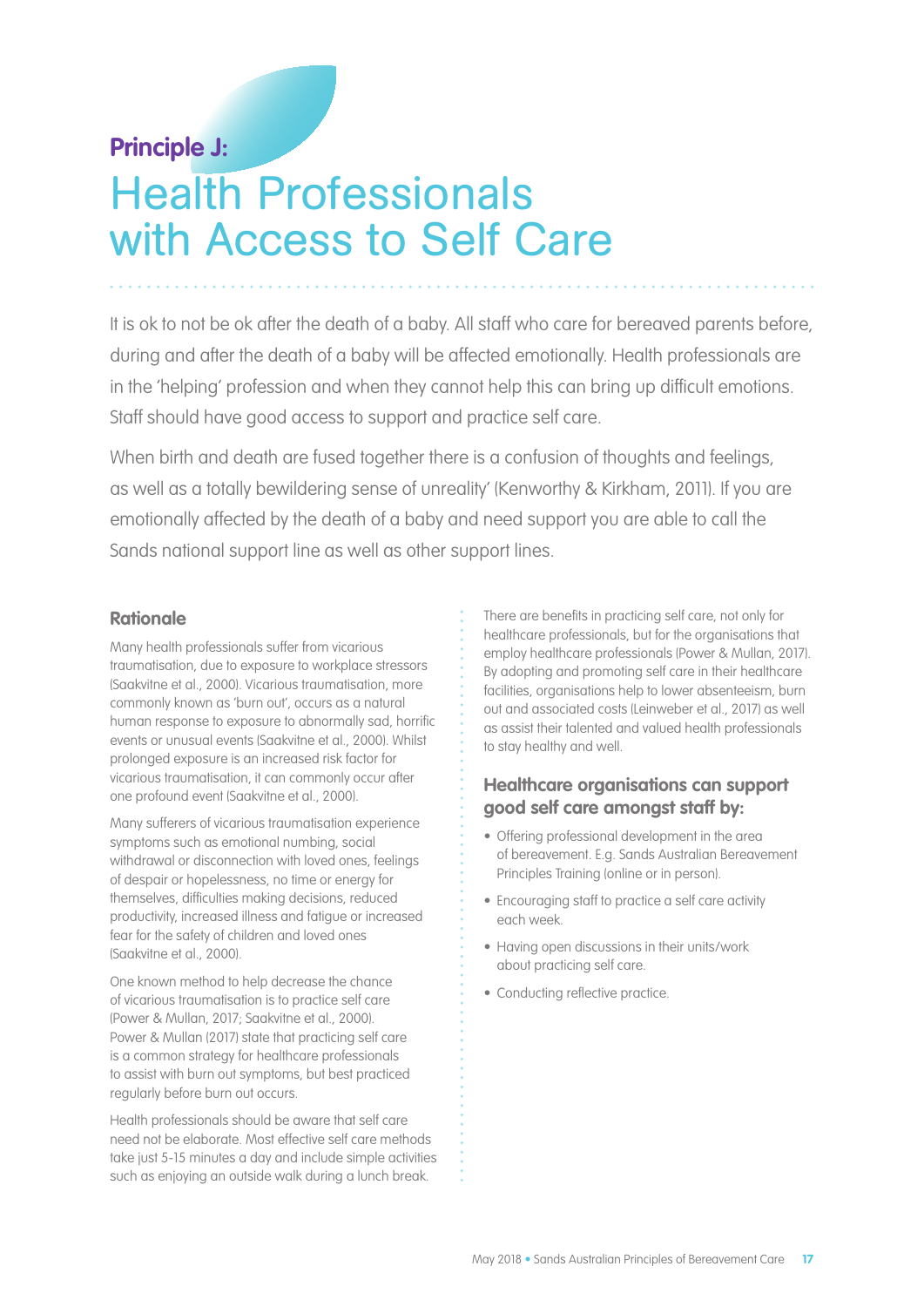## **References**

About Us - Stillbirth CRE. (2017). Stillbirthcre.org.au. Retrieved 9 March 2018, from https://www.stillbirthcre.org.au/about-us/

Australian Bureau of Statistics, Australian Government. (2017). Abs.gov.au. Retrieved 9 March 2018, from http://www.abs.gov.au/

Flenady, V., Wojcieszek, A., Middleton, P., Ellwood, D., Erwich, J., & Coory, M. et al. (2016). Stillbirths: recall to action in high-income countries. The Lancet, 387(10019), 691-702. http://dx.doi.org/10.1016/s0140-6736(15)01020-x

Hall, C., Reynolds, C., Butters, M., Zisook, S., Simon, N., & Corey-Bloom, J. et al. (2014). Cognitive functioning in complicated grief. Journal Of Psychiatric Research, 58, 20-25. http://dx.doi.org/10.1016/j.jpsychires.2014.07.002

Herbert, D., Lucke, J., & Dobson, A. (2009). Pregnancy Losses In Young Australian Women. Women's Health Issues, 19(1), 21-29. http://dx.doi.org/10.1016/j.whi.2008.08.007

Information and communication about autopsy following stillbirth: meeting the needs of parents - Stillbirth Foundation. (2015). Stillbirth Foundation. Retrieved 9 March 2018, from http://stillbirthfoundation.org.au/information-and-communicationabout-autopsy-following-stillbirth-meeting-the-needs-of-parents/

Kirkham, M., & Kenworthy, D. (2011). Midwives coping with loss and grief (1st ed.). London: Radcliffe Pub.

Koopmans, L., Wilson, T., Cacciatore, J., & Flenady, V. (2013). Support for mothers, fathers and families after perinatal death. Cochrane Database Of Systematic Reviews. http://dx.doi.org/10.1002/14651858.cd000452.pub3

Lang, A., Fleiszer, A., Duhamel, F., Aston, M., Carr, T., & Goodwin, S. (2015). Evidence-Informed Primary Bereavement Care: A Study Protocol of a Knowledge-to-Action Approach for Systems Change. International Journal Of Qualitative Methods, 14(1), 121-145. http://dx.doi.org/10.1177/160940691501400102

Legere, L., Nemec, P. and Swarbrick, M. (2013). Personal narrative as a teaching tool. Psychiatric Rehabilitation Journal, 36(4), pp.319-321.

Leinweber, J., Creedy, D., Rowe, H., & Gamble, J. (2017). Responses to birth trauma and prevalence of posttraumatic stress among Australian midwives. Women And Birth, 30(1), 40-45. http://dx.doi.org/10.1016/j.wombi.2016.06.006

McCreight, B. (2008). Perinatal Loss: A Qualitative Study in Northern Ireland. OMEGA - Journal Of Death And Dying, 57(1), 1-19. http://dx.doi.org/10.2190/om.57.1.a

McGrath, P. (2003). Living well with grief: insights on bereavement support. Austral-Asian Journal Of Cancer, 2(3), 225-233.Nemec, P., Swarbrick, M., & Legere, L. (2015). Prejudice and discrimination from mental health service providers. Psychiatric Rehabilitation Journal, 38(2), 203-206. http://dx.doi.org/10.1037/prj0000148

Oshima Lee, E., & Emanuel, E. (2013). Shared Decision Making to Improve Care and Reduce Costs. New England Journal Of Medicine, 368(1), 6-8. http://dx.doi.org/10.1056/nejmp1209500

Palliative care : Bereavement. (2017). Rch.org.au. Retrieved 9 March 2018, from https://www.rch.org.au/rch\_palliative/ for health professionals/Bereavement/

Power, A., & Mullan, J. (2017). Vicarious birth trauma and post-traumatic stress disorder: Preparing and protecting student midwives. British Journal Of Midwifery, 25(12), 799-802. http://dx.doi.org/10.12968/bjom.2017.25.12.799

Rosenblatt, P. (2017). Researching Grief: Cultural, Relational, and Individual Possibilities. Journal Of Loss And Trauma, 22(8), 617-630. http://dx.doi.org/10.1080/15325024.2017.1388347

Saakvitne, K., Gamble, S., Pearlman, L., & Lev, B. (2000). Risking connection: A training curriculum for working with survivors of childhood abuse. Lutherville, MD: Sidron Press.

Sands Australia. (2016). Sands.org.au. Retrieved 9 March 2018, from http://www.sands.org.au/research-and-statistics

Sands Bereaved Parents Research Survey (2016). Sands Australia.

Watson, W., & Stella, C. (2009). Patterns of grief following spousal bereavement: Intuitive and instrumental styles of coping. Gerontologist, 49, p360.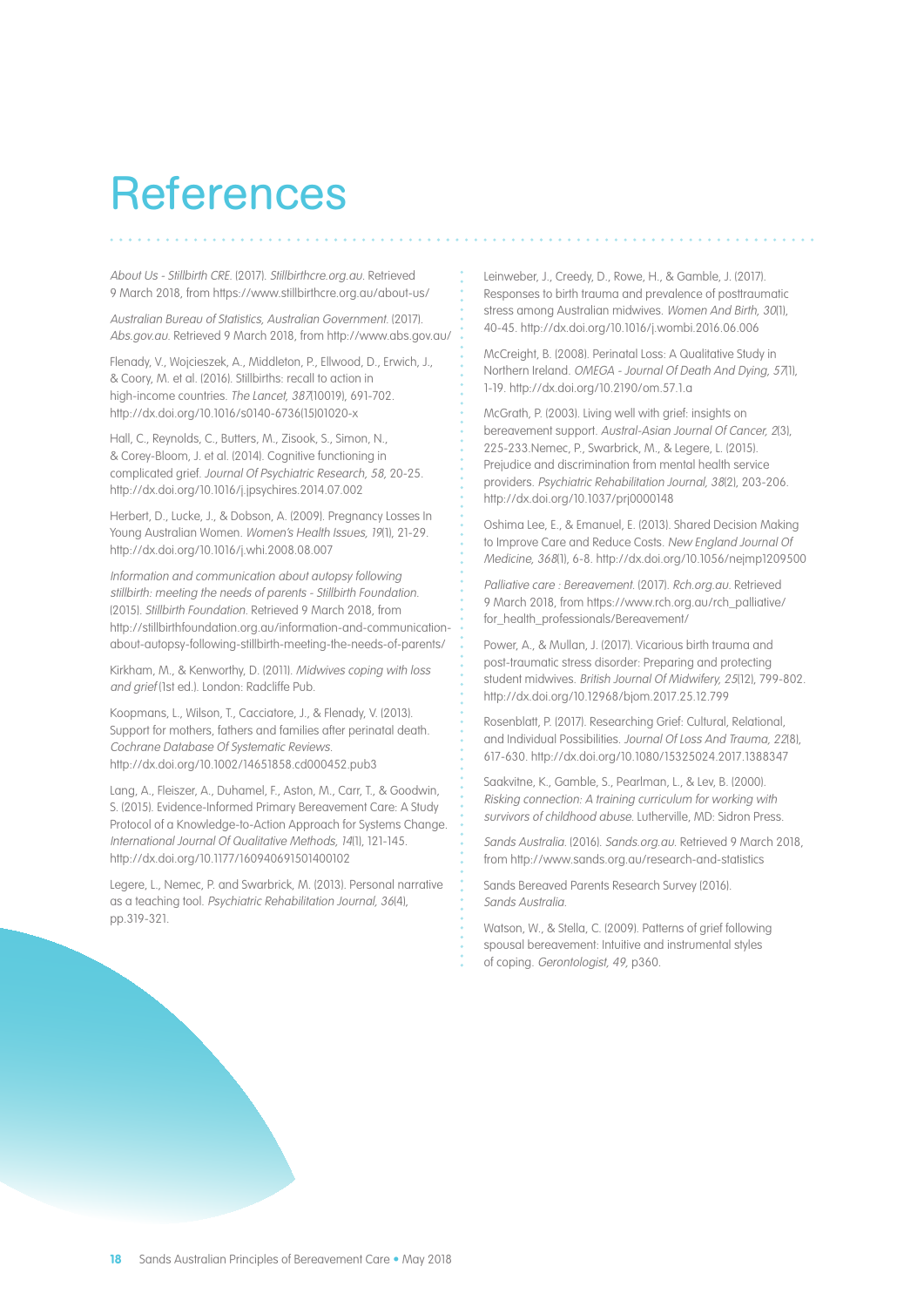

All bereaved parents should receive high quality care and support following the death of a baby.